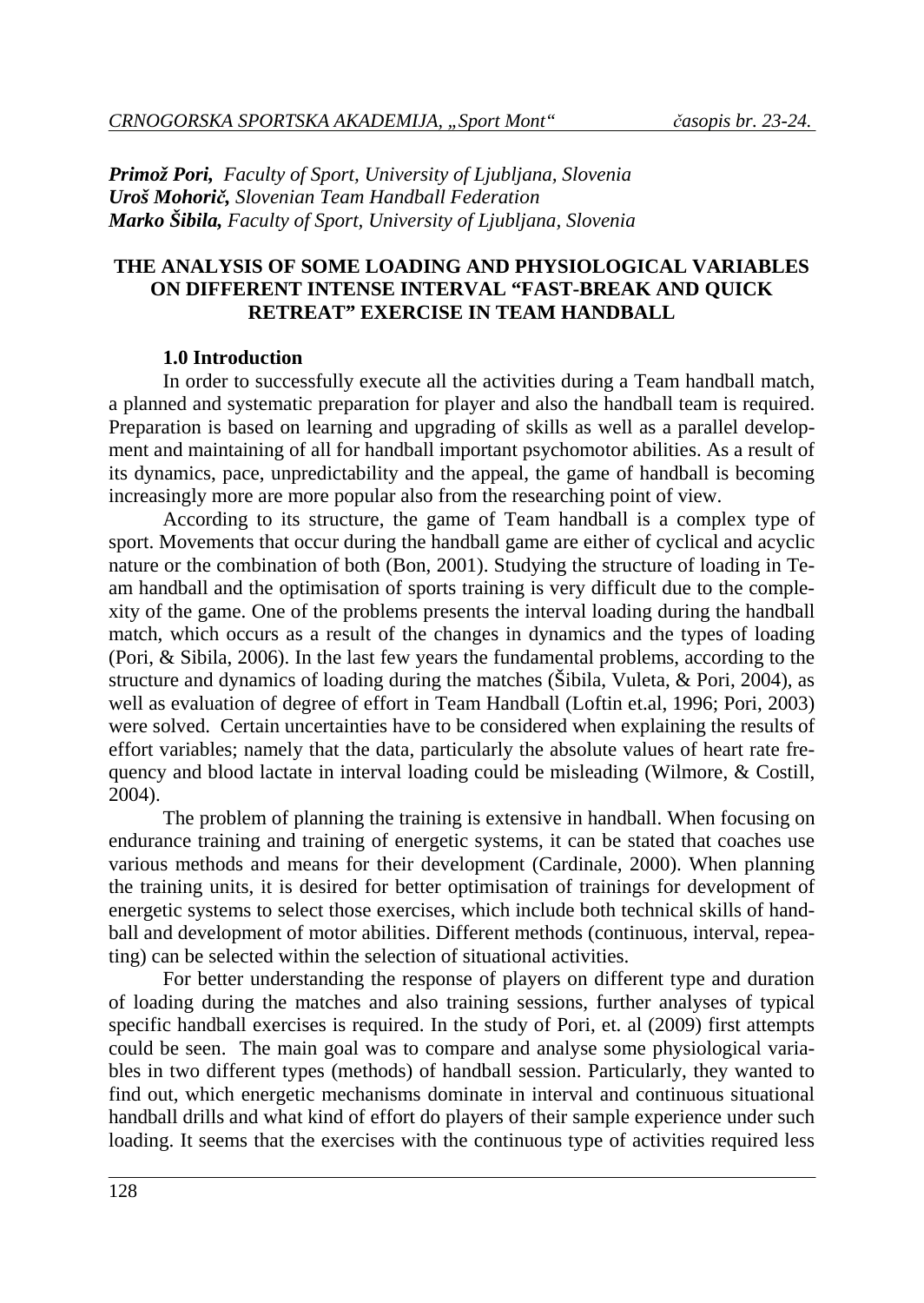effort from handball players than exercises with the interval types of activities. In average the interval exercises are similar in effort to that established at the matches. Authors consider interval training easier in order to simulate the match conditions from the aspect of energetic demands on the players.

In the present study we were focused on the interval Team handball exercises. The aim of the research paper was to analyze response of the players in some physiological and loading variables on different intense interval "fast-break and quick retreat" exercise in Team handball. Enhanced understanding will contribute to better and more optimal construction of exercises in the Team handball sessions.

# **2.0 Methodology**

# *2.1 Sample of measured subjects*

A group of fifteen well trained team handball players of the third Slovenian handball league (age:  $23.3 \pm 3.3$  yr, height:  $184 \pm 2$  cm, body weight:  $87 \pm 7.3$  kg, training experience: 7,8  $\pm$  3,6 yr) participated in the present study. All the measured subjects were healthy and uninjured during the study.

# *2.2 Sample of variables*

The sample of variables consisted of:

1. Four physiological parameters obtained by the Interval Fitness Test (IFT) 30-15  $(V<sub>IFT</sub> - last completed velocity stage in 30-15 <sub>IFT</sub>; HR rest (b/min) - rest heart rate va$ lues ; **HR\_max (b/min)** – maximal heart rate values at the end of 30-15  $_{\text{IFT}}$  ; **VO<sub>2</sub> max**  $(ml.kg^{-1}.min^{-1})$  – maximal values of oxygen uptake),

2. Seven parameters which describe load of experimental "fast-break and quick retreat" exercise  $(P(f) - Passes$ ;  $S(f) - Shorts$  toward the goal;  $J(f) - Jumps$ ;  $U(f) - Uncove$ ring to the teammate player in the attach phase;  $SU(f)$  – Stopping up the player in the attack phase; **A/R (s)** - Duration of activity and rest during the "fast-break and quick retreat" exercises (seconds); **V (f)** – Volume of individual fast-break performances),

3. Two physiological parameters which were followed during the experimental "fastbreak and quick retreat" exercises (**HR\_abs (b/min)** – absolute values of the heart rate frequencies; **HR** rel  $(\%)$  – relative values of the heart rate frequencies).

# *2.3 Data collection methods*

Measurements were carried out in three parts. The first part of measurements was carried out by the subjects themselves, as they were required to monitor their heart rate frequency at rest (HR\_rest (b/min)) for ten consecutive days on the radial artery of wrist first thing in the morning and also prior to every activity. They counted heart beats in a minute and recorded the result on special forms. An average heart rate frequency at rest was calculated for every individual from daily records.

The second part of measurements was carried out on the handball court. The subjects were measured according to the Interval Fitness Test (IFT) 30–15 protocol, which was conducted according to the procedures outlined by Buchheit, (2008). Heart rate frequencies during the ITF protocol were measured with the Polar heart rate monitors (Polar Precision Performance SW, version 4.03.040, Finland). An electrode transmitter belt was fitted to the chest and monitors around the wrist of each subject, as in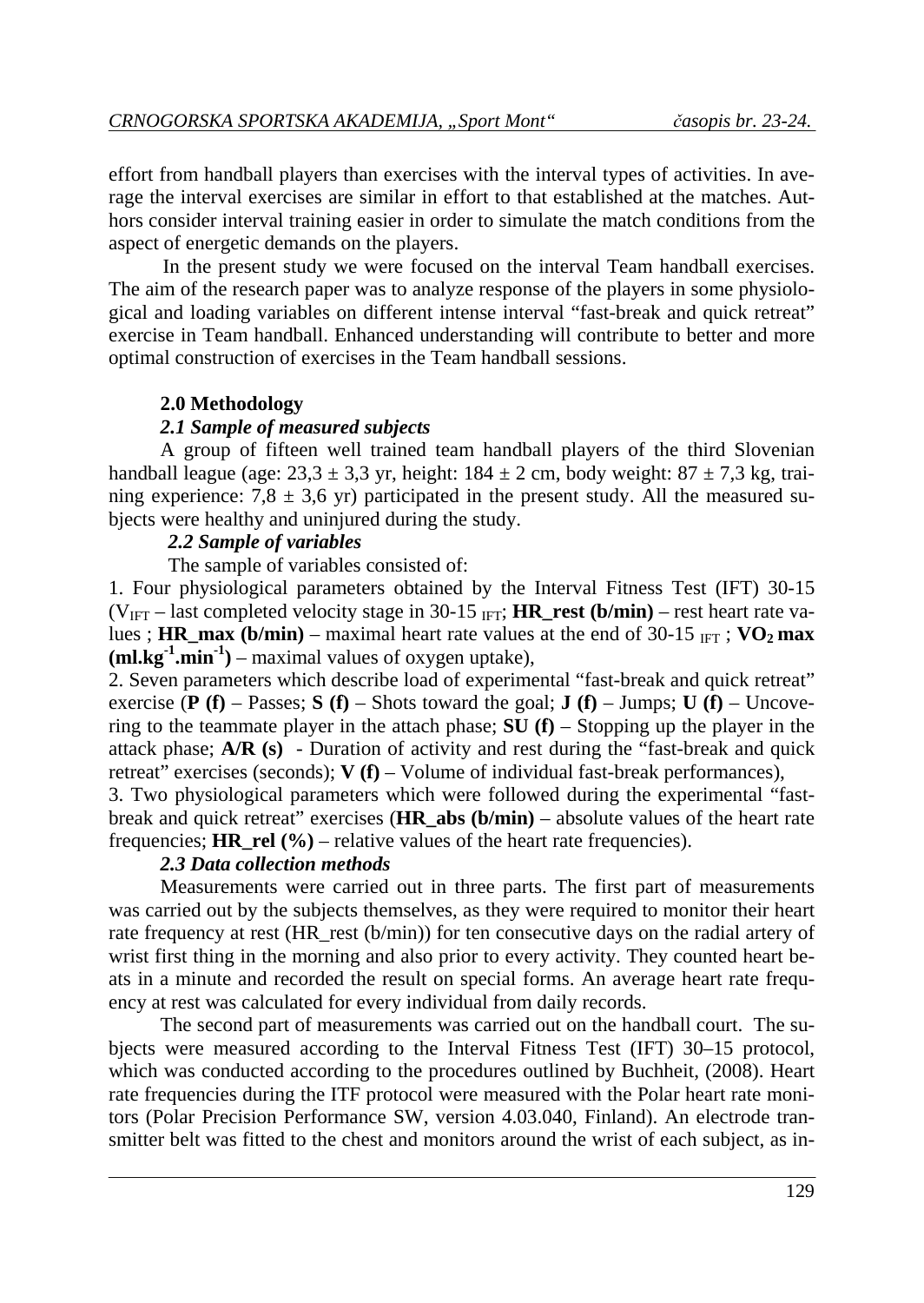structed by the manufacturer. Briefly, after warming up, athletes performed 30 seconds shuttle runs interspersed with 15 seconds of passive recovery, having initial velocity of 10 km.h<sup>-1</sup>, with increments of 0.5 km.h<sup>-1</sup> every 45 s. The 30-15 IFT was performed over a 40 m shuttle distance, within which the subject had to run back and forth at a pace governed by a prerecorded audio signal. During the 15 seconds recovery period, athletes walked in the forward direction to join the closest line from where they started the next stage from a standing position. Exhaustion was defined as the inability to match the covered distance with the audio signal on three consecutive occasions. The last completed stage ( $V_{\text{IFT}}$  - last completed velocity stage in 30-15 <sub>IFT</sub>) was used to predict  $VO<sub>2</sub>max$  using the equation, proposed by Buchheit et al. (2008).

Equation used for prediction the maximal oxygen uptake  $(VO_2 \text{ max (ml.kg}^{-1} \text{.min}^{-1}))$ :

VO<sub>2</sub>max (ml.kg<sup>-1</sup>.min<sup>-1</sup>) = 28.3 – (2.15 x G) – (0.741 x A) – (0.0357 x W) +  $(0.0586 \text{ x A x V}_{\text{IFT}}) + (1.03 \text{ x V}_{\text{IFT}})$ *Key: G – gender (female = 2; male = 1); A – age; W = body mass* 

The third part of measurements was carried out on the training session, 48 hours after measurements of Interval Fitness test (ITF). The subjects were asked to refrain from vigorous physical activities in the 24 hours period before testing. They were also instructed to remain in a fasting state in the 3 hour period previous to the training session, and to not ingest beverages containing caffeine and alcohol in the previous 24 hours. Training session was held in Radovljica Sports hall, in December 2009, at 8 pm. Measured subjects were fitted with the Polar heart rate monitors (Polar Precision Performance SW, version 4.03.040, Finland). The heart rate monitors were switched on at the start of warming up protocol and switched off five minutes after last interval exercise. Trainings were also recorded for further analysis of loading variables.

First of all, the subjects performed a standard warm up which consisted of ten minutes low, middle to high intensity basic running exercises, five minutes of dynamic gymnastic exercises and ten minutes of basic handball warm up with the ball in pairs. Subjects then passively rested for five minutes before the start of testing protocol. Testing protocol was consisted of three, five minutes long interval "Fast-break and quick retreat" exercise with five minutes passive breaks between each type of exercise (1vs1 – one player in the attack against one player in the defense; 2vs2 – two players in the attack against two players in the defense; 3vs3 – three players in the attack against three players in the defense). Because of very similar pattern of movement by all three interval exercises (see Figure 1), we did the detail description only for the first exercise "1vs1 – one player in the attack against one player in the defense".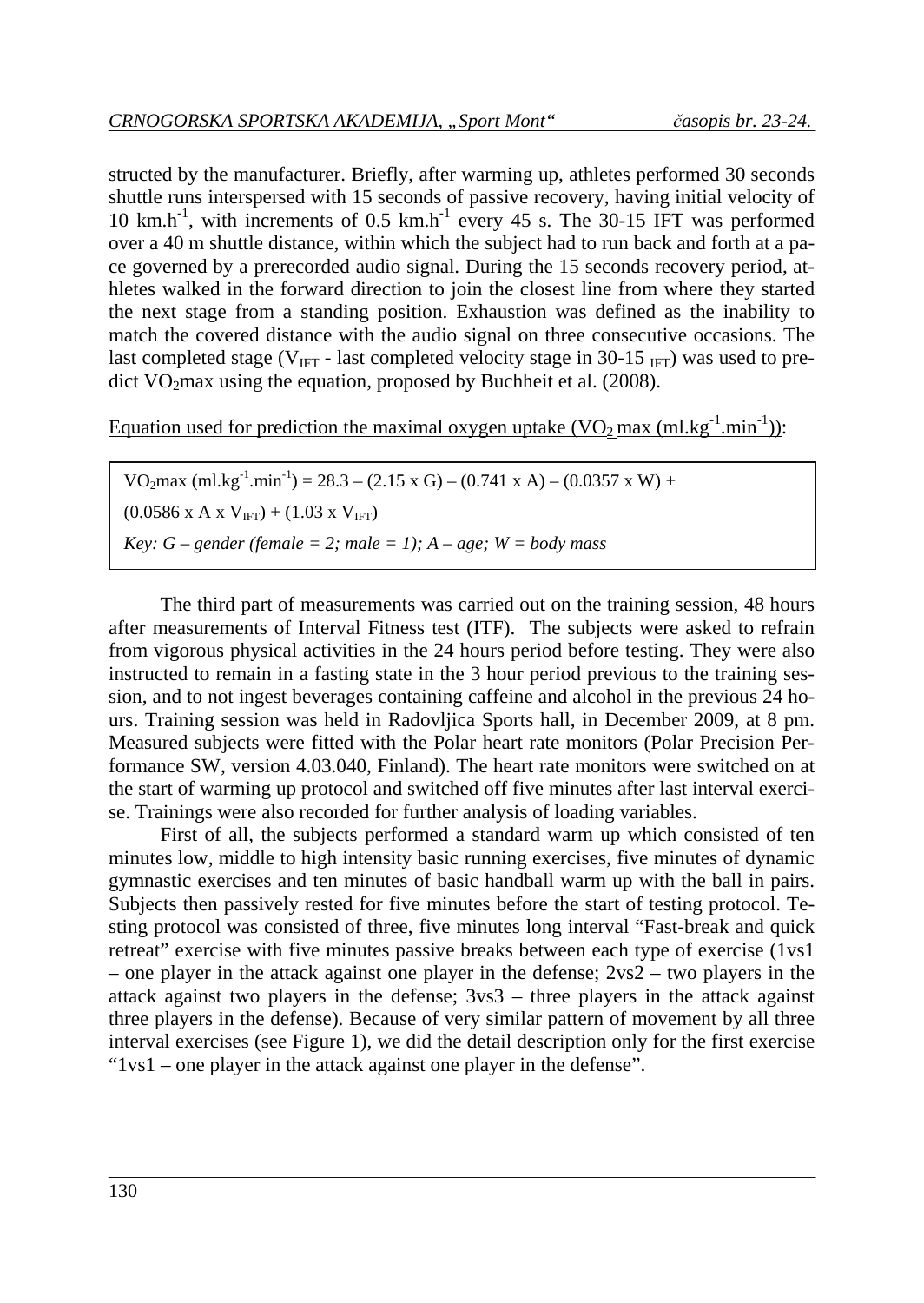

*Figure 1. Selected interval "Fast-break and quick retreat" exercise 1vs1 (1A), 2vs2 (1B) and 3vs3 (1C).* 

Description of the exercise "1vs1 – one player in the attack against one player in the defense" (see Figure 1A):

Player with the ball (1) passes the ball to the goalkeeper and quickly breaks from the starting position and sprint directly down the court (2). Upon receiving the ball from the goalkeeper (3), the player accelerates (4) toward the centre of the goal and finishes the fast break with a shot (5). Immediately after the shot, the player starts with a quick retreat in to the defense (6). In between, the player on same side of the court passes the ball to the goalkeeper (7) and quickly breaks and sprints down the court (8). The defense player tries to disrupt and defending the fast-break. In the same way the players continue to repeat the movement on the other side of the court.

### *2.4 Data analysis*

Following procedures and statistical methods were used to analyse and present the data:

1. Data from the heart rate frequency monitors were analysed with the use of Polar Precision Performance SW computer programme (Polar, Finland). Data were transferred from the monitors to the programme with the use of interface.

2. Karvonen model (Fox & Mathews, 1981) was used to calculate relative heart rate frequency, which is based on the calculation of heart reserve (FS  $% = 100$  X (FS  $-$ FS rest)/(FS max  $-$  FS rest).

3. Simple descriptive statistics was calculated for all the used variables. Differences between the average arithmetic mean values of loading as well as physiological variables were tested with the General linear model of repeated measures. Statistically significant differences were accepted at the 5% alpha error (two-way testing).

# **3.0 Results and Discussion**

In the Table 1 basics statistical characteristics of the selected parameters obtained by the Interval Fitness Test (IFT) 30-15 are presented. Average values of rest and maximal hear rate frequencies were  $55.6 \pm 4.7$  (b/min) and  $190 \pm 4.3$  (b/min). The last average completed velocity stage of the players of our sample was  $19.5 \pm 1.4$  km/h, while the maximal values of oxygen uptake has on average exceed 50  $(ml.kg^{-1}.min^{-1})$ The obtained data indicates good physical fitness of player of our sample (Vir,P) 2004).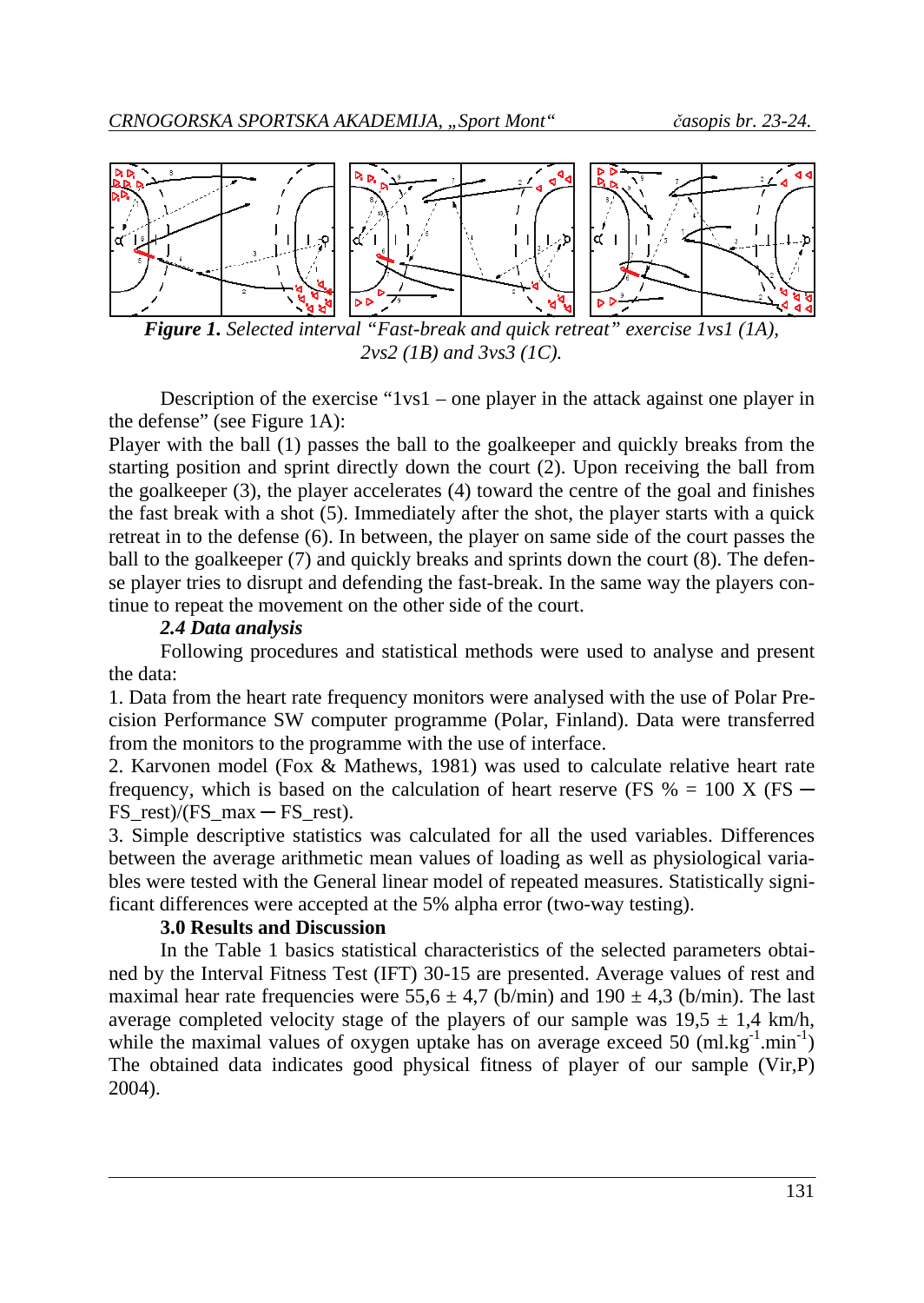|                           |      | SD  | mın | max | $pK-S$ |
|---------------------------|------|-----|-----|-----|--------|
| $V_{IFT}(km/h)$           | 19,5 | 1,4 | 18  |     | ,738   |
| $HR_{rest}$ (b/min)       | 55,6 | 4,7 | 48  | 65  | .984   |
| $HR_{max}$ ( $b/min$ )    | 198  | 4.3 | 190 | 206 | ,902   |
| $VO2 max (ml.kg-1.min-1)$ | 50,6 | 3.1 | 47  | 55  | .574   |

*Table 1: Basics statistical characteristics of parameters followed in IFT 30-15* 

*Key:*  $V_{IFT}(km/h)$  – last completed velocity stage in 30-15 <sub>IFT</sub>; **HR\_rest (b/min)** – rest *heart rate values; HR\_max (b/min) – maximal heart rate values at the end of 30-15 IFT;*  $VO_2$  max (ml.kg<sup>-1</sup>.min<sup>-1</sup>) – *maximal values of oxygen uptake;*  $pK-S$  – *significance of Kolmogorov - Smirnov test*

In the Figure 2 we can see the average values of duration of activity and rest periods during selected interval exercises, as well as the average volume of their performances. Average duration of the rest period between single repetitions was highest in the interval exercise 1vs1 (63,4  $\pm$  3,6 seconds) and was statistically significant reduced in exercises where more players were involved  $(p<0,05)$ . Also in average duration of activity phase between selected interval exercises we can confirm statistical significant differences  $(1vs1 - 15.3 \pm 0.9 \text{ s} < 2vs2 - 16.6 \pm 1.8 \text{ s} < 3vs3 - 18.6 \pm 1.7 \text{ s}; \text{ p} < 0.05)$ . As a result of reducing the duration of rest periods between different interval exercises (from 1vs1 to 3vc3), were an average increase of volume of "fast-break and quick retreat" exercise performances from 1vs1 to 3vs3  $(1 \text{vs} 1 - 4.3 \pm 0.7 \times 2 \text{vs} 2 - 5.7 \pm 0.8 \times 3 \text{vs} 3 - 1.7 \times 10^{-1} \text{J} \cdot \text{m}^2)$  $9,1 \pm 0.7$ ; p<0.05).



*Key: 1vs1 – fast-break and quick retreat exercise 1 against 1; 2vs2 – fast-break and quick retreat exercise 2 against 2; 3vs3 – fast-break and quick retreat exercise 3 against 3* 

*Figure 2. Relations between activity and rest during "fast-break and quick retreat" exercises*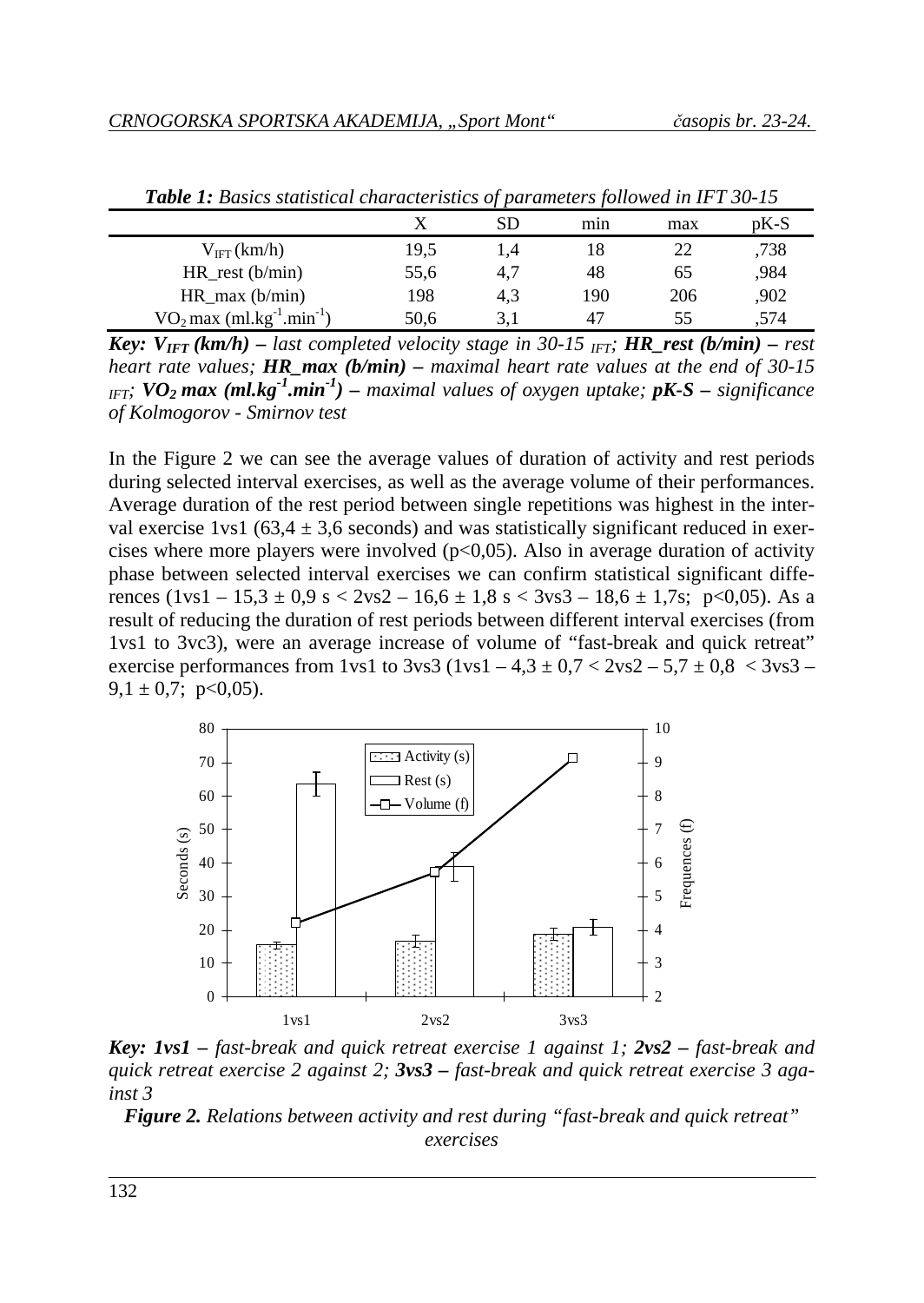To evaluate the data on loading of players, the average occurrence of selected variables of acyclic activities within interval exercises were included (Figure 3). Statistical significance higher average values in variables "Passes", "Shots toward the goal" and "Jumps" can be noticed in interval exercise 1vs1 and 2vs2, compared to the interval exercise 3vs3. In the variables "Uncovering to the teammate player" as well as "Stopping up the player in the attack phase" an opposite dynamic of average occurrence of acyclic activities could be seen. The average values of those two variables were statistical significance higher than the average values of the interval exercise 3vs3  $(p<0.05)$ .



*Key: P – passes; S – shots toward the goal; J – jumps; U – uncovering to the teammate player in the attack phase; SU – stopping up the player in the defense phase Figure 3. Occurrence of selected variables of acyclic activities within interval exercises* 

Physiological response on different intense interval exercises was followed by absolute (HR\_abs) and relative (HR\_rel) values of heart rate frequencies. Interval "fast break and quick retreat" exercise 1vc1 in average represented less demanding effort (Figure 4). During the interval exercise 1vc1 the average values of HR\_abs were calculated on 136,4  $\pm$  8,0 b/min and represented 56,8  $\pm$  6.9 % of maximal heart rate frequencies (HR\_max). The results showed that the interval exercise 3vs3 was the most demanding. The average HR asb was  $177.7 \pm 5.3$  b/min (85.9  $\pm$  5.8 % of HR max). Differences are statistical significance different  $(p<0.05)$ .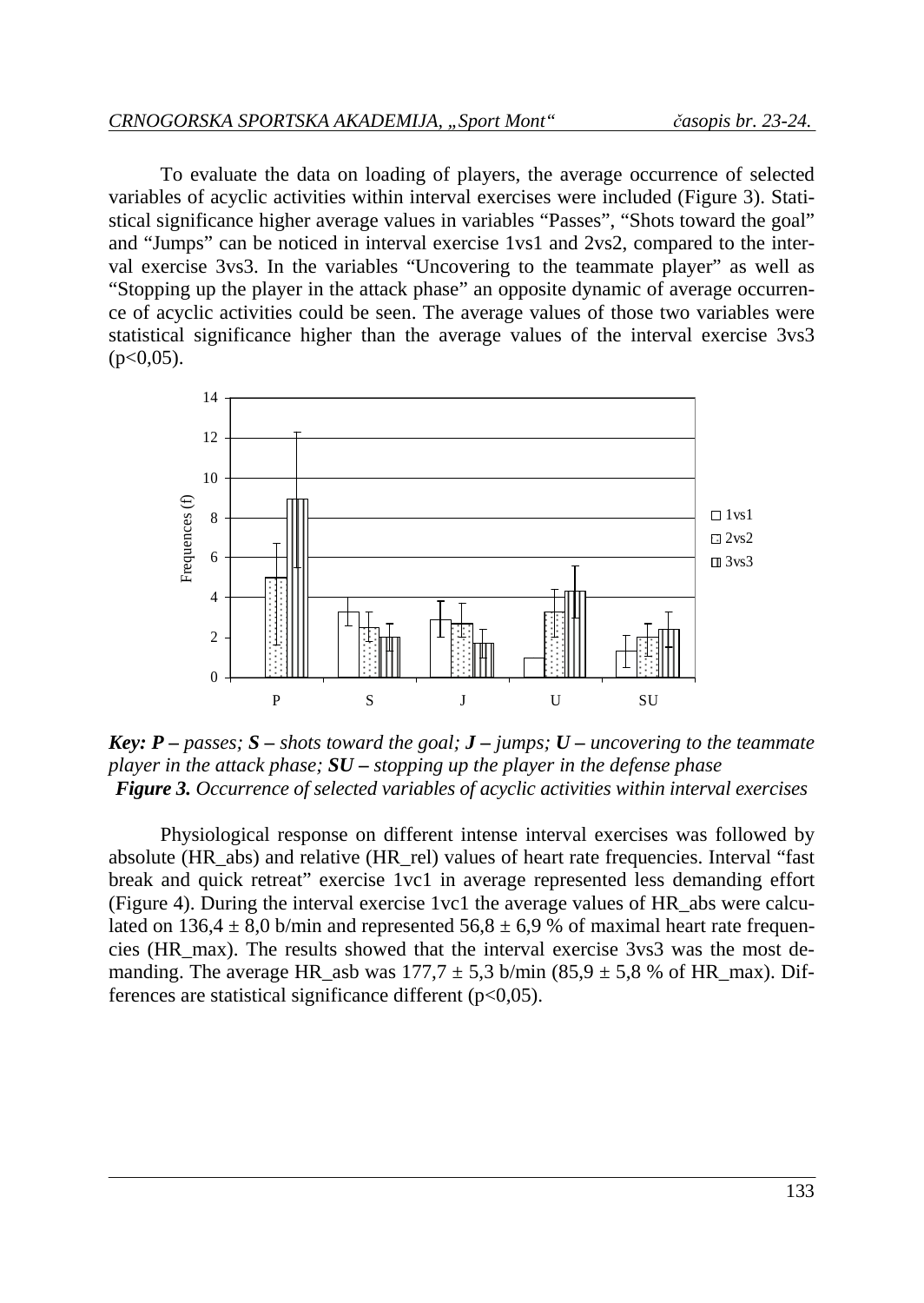

*Figure 4. Absolute and relative values of heart rate frequencies within interval exercises* 

For our opinion, the main reason for such physiological response of players lies in the length of the rest intervals between different "Fast-break and quick retreat" exercises. During the interval exercise 1vs1 average rest periods were about one minute long, while the rest periods during interval exercise 3vs3 were reduced to approximately 20 second. As a result of shorter periods of rest between performances, average volume of individual performances increased. During the interval exercise 3vs3 the average volume of players was  $9.1 \pm 0.7$ , while playing 1vs1 only  $4.3 \pm 0.7$  fast breaks with quick retreats were performed.

It seems that the physiological response of players during the interval "Fast-break with quick retreat" 3vs3 is the most closely related with the results of similar studies, made on the sample of the team handball players during the handball matches. The average absolutes values of the heart rate frequencies, according to different authors, ranging between 145 – 190 b/min (VIR), while players are on average more 75% of playing time exposed to the effort over 80% HR\_max (Cardinale, 2000). Dispersion of the average heart rate values in the various researches can occur as a result of the match importance (friendly, official match), the quality level of the analyses players and the quality level of the opposite team (Pori, 2003).

Team Handball is in fact a fast paced game that requires high-intensity movements to be repeated in very short periods of rest, based upon the technical and tactical situations. Portions between loads and rest periods, according to some previous studies showed, that those two intervals repeatedly exchanged in approximately 20 second long periods, during the handball matches (Kotzamanidis, et.al, 1999).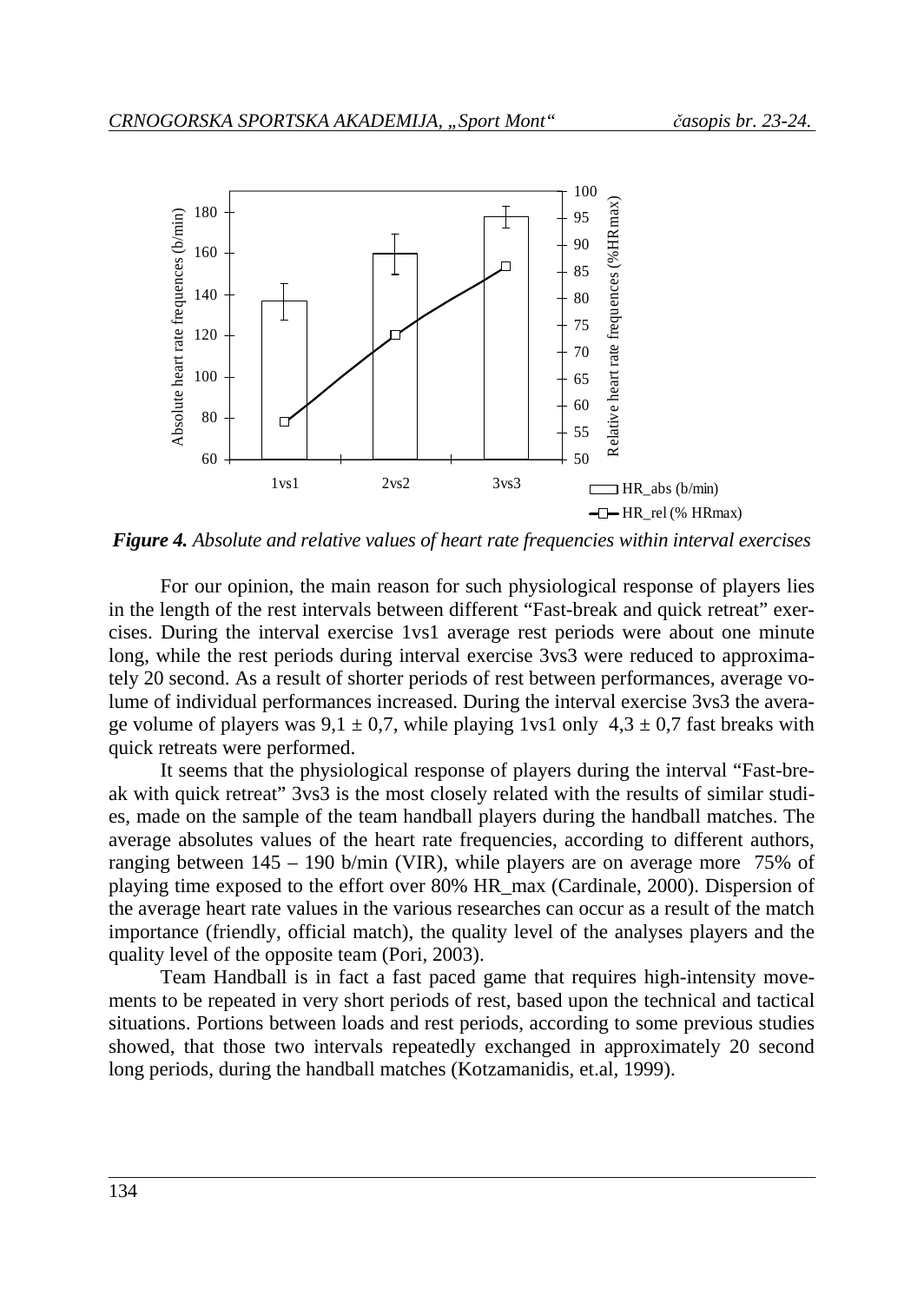#### **4.0 Conclusion**

Understanding the physiological demands of the specific handball exercises, will help coaches for better optimization of the training plan and more precise manipulating between the volume and intensity of the training sessions throughout the competitive season. It has to be particularly emphasised that loading in the Team handball cannot be as precisely planned as for example in cyclical sports. Nevertheless, for development of handball abilities and despite different practice, the principle of individual approach in the process of handball training is of key importance. The specific interval handball exercises that we use in present study could be very suitable from the endurance preparation aspect. In order for a player to sustain the loading, good working of cardio-vascular system is required and the interval methods have a great influence on the working of this system.

### **5.0 References**

 Bon, M. (2001). Evaluacija opterećenja i praćenje srčane frekvencije igrača rukometa na utakmici. [Quantified Evaluation of Loading and Monitoring of Heart Rate of Handball Players in a Match]. Doctoral thesis, Ljubljana: Fakulteta za šport.

 Buchheit, M. (2008). Intervalni Fitnes test 30-15: preciznost testa za bolju individualizaciju intervalnost treninga. [The 30-15 intermittent fitness test: accuracy for individualizing interval training of young intermittent sport players]. *Journal of Strength and Condition Research* 22(2):365-374.

 Buchheit, M., Laursen, P.B., Millet, G.P., Pactat F., Ahmaidi S. (2008). Predviđanje intervalnog trčanja: kritična brzina naspram indeks izdržljivosti. [Predicting intermittent running performance: critical velocity versus endurance index]. *International Journal of Sports Medicine,* 29(4):307-315.

 Cardinale, M. (2000). Handball Performance: Physiological Considerations & Practical Approach for the Training Metabolic Aspects. (17.3.2005), http://coachesinfo.com

 Fox, E. L., & Mathews, D. K. (1981). *The Physiological Basis of Physical Education and Athletes*. Philadelphia: CBS College Publishing.

 Pori, P. (2003). Analiza opterećenja in napora krilnih igrača u rukometu. [Analysis of loading and effort of wing players in team handball]. Doctoral thesis, Ljubljana: Fakulteta za šport.

 Pori, P, Pori, M., Zanoškar, M., & Šibila, M. (2009). Analiza najznačajnih fizioloških variabla kod dva različita tipa rukometnog treninga. [The analysis of some physiological variables in two different types of handball training]. *Časopis za sport, fizičko vaspitanje i zdravlje, Sport mont*, 18,19,20./vi, 104 – 111. Podgorica: Crnogorska sportska akademija.

 Pori, P, & Šibila, M. (2006). Analysis of high-intensity large-scale movements in team handball *Kinesiol. slov.*,12, (2,), 51-58.

 Šibila, M., Vuleta, D., & Pori, P. (2004). Razlike u volumnu i intenzitetu cikličnih opterećenja između različitih pozicija u napadu. [Position-related differences in vo